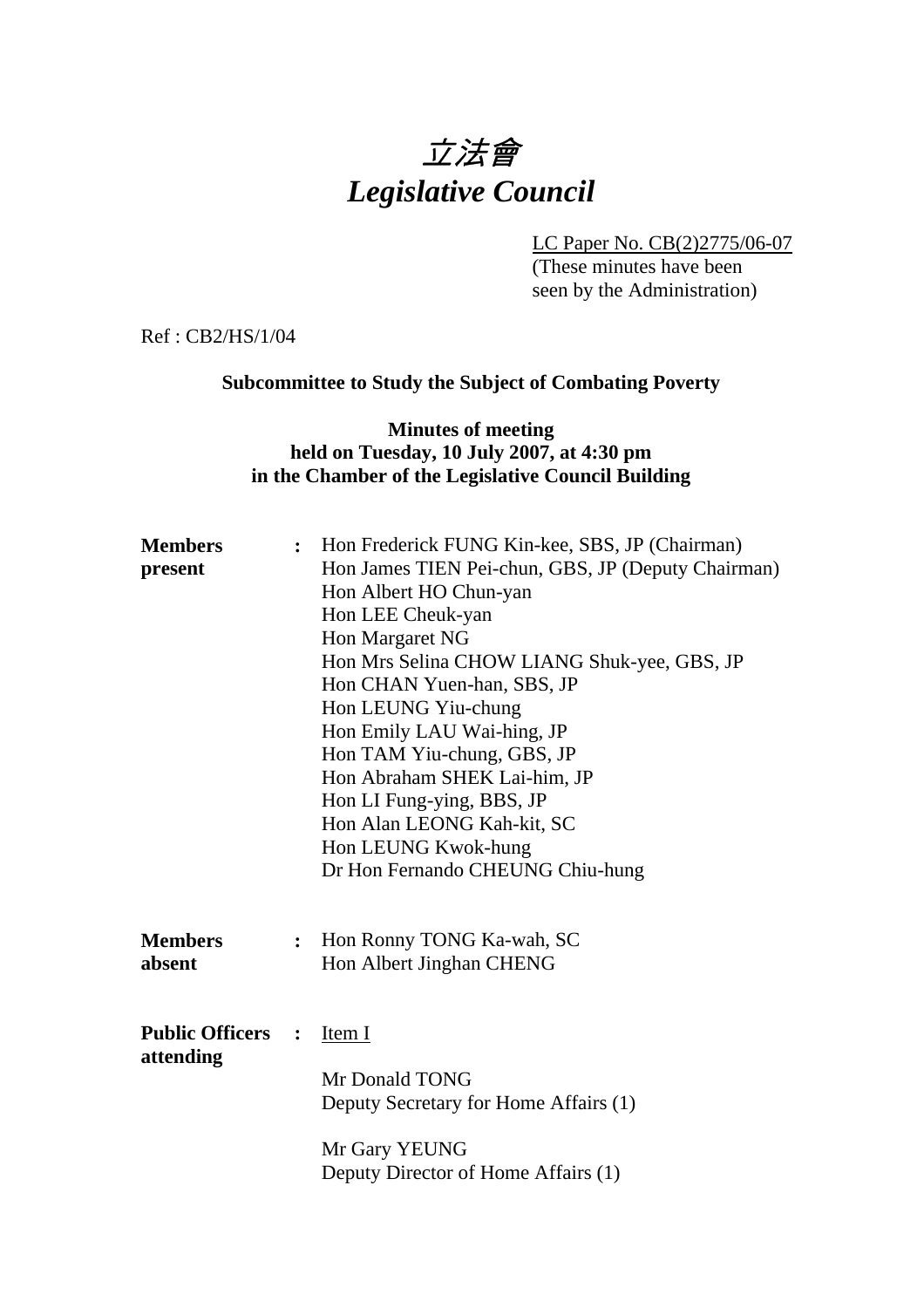|                                                 | Item II                                                                                                                               |
|-------------------------------------------------|---------------------------------------------------------------------------------------------------------------------------------------|
|                                                 | Mr K C KWOK<br><b>Government Economist</b><br>Economic Analysis and Business Facilitation Unit<br><b>Financial Secretary's Office</b> |
|                                                 | Ms Edna WONG<br>Principal Assistant Secretary for Labour and Welfare<br>(Special Duties)                                              |
|                                                 | Miss K L CHAN<br><b>Assistant Commissioner (Social)</b><br><b>Census and Statistics Department</b>                                    |
|                                                 | Mr Gary HUI Ka-wai<br><b>Research Manager (Special Duties/Social Statistics)</b><br><b>Census and Statistics Department</b>           |
| <b>Clerk</b> in<br>$\ddot{\cdot}$<br>attendance | Miss Betty MA<br>Chief Council Secretary (2) 4                                                                                        |
| <b>Staff</b> in<br>$\ddot{\cdot}$<br>attendance | Mr Chris LAI<br>Senior Council Secretary (2) 7<br>Miss Maggie CHIU<br>Legislative Assistant (2) 4                                     |
|                                                 |                                                                                                                                       |

#### Action

# **I. Development of social enterprise**  [LC Paper Nos. CB(2)2385/06-07(01) to (02) and IN13/06-07]

1. The Subcommittee deliberated (index of proceedings attached at **Annex**).

#### Discussion with the Administration

2. Members noted the Administration's initiatives to foster the development of social enterprise (SE), including providing start-up support for SEs, and organising forums and a summit on SE to explore the possible way forward for the further SE development in Hong Kong.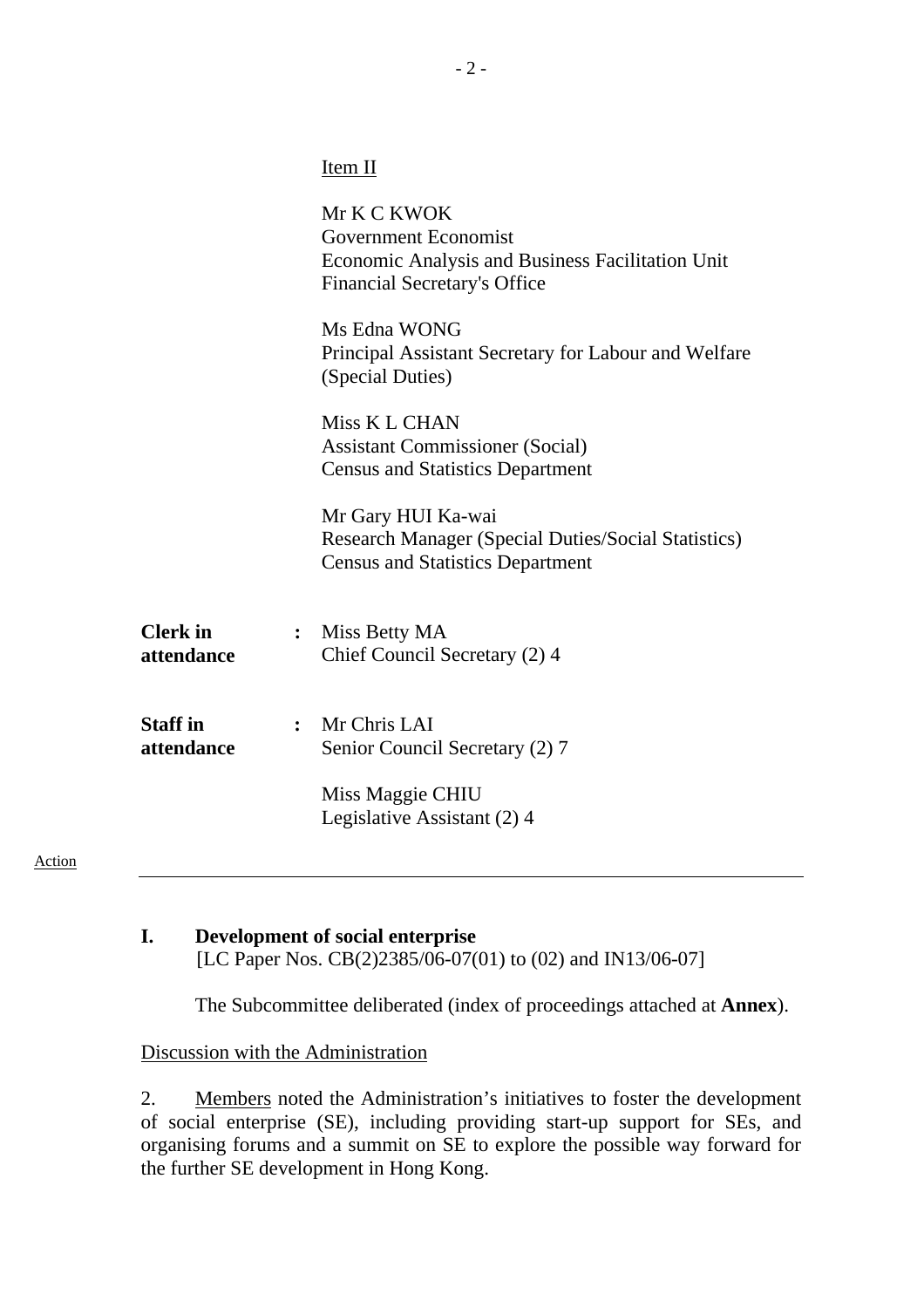Action

3. Members generally expressed disappointment at the absence of details in the Administration's paper about the concrete measures to foster the further development of SE. Members considered that the Government should create an enabling environment for SEs, and made the following suggestions for the Administration's consideration –

- (a) development of SE should not be confined to small-scale pilot projects at the district level, as they were far from adequate to create job opportunities for the unemployed;
- (b) the legal framework for the establishment of SEs, including the Co-operative Societies Ordinance and the Companies Ordinance, was outdated and should be reviewed;
- (c) more weights should be given to those SEs which provided job opportunities for the socially disadvantaged groups when awarding Government service contracts; and
- (d) support and assistance should be provided to help the sustainability of SEs.

4. Responding to members' suggestions, Deputy Secretary for Home Affairs (1) and Deputy Director of Home Affairs (1) (DD/HA(1)) made the following remarks –

- (a) development of SE would require cross-sectoral collaboration and should be carried out in phases. The Administration would take into account the local experience of SE projects and that of overseas countries with a view to mapping out the possible way forward for the further SE development in Hong Kong;
- (b) the Administration would study whether amending the Co-operative Societies Ordinance would be the best way forward, or if amendments to the Companies Ordinance would be more appropriate for establishing a new legal entity to promote SE development;
- (c) the Administration would consider whether the weighting of employment of disadvantaged groups in awarding Government service contracts could be further increased. However, the participation by SEs in tenders for Government contracts would have to be subject to the same Government procurement procedures given that the World Trade Organisation Agreement on Government Procurement was applicable to Hong Kong; and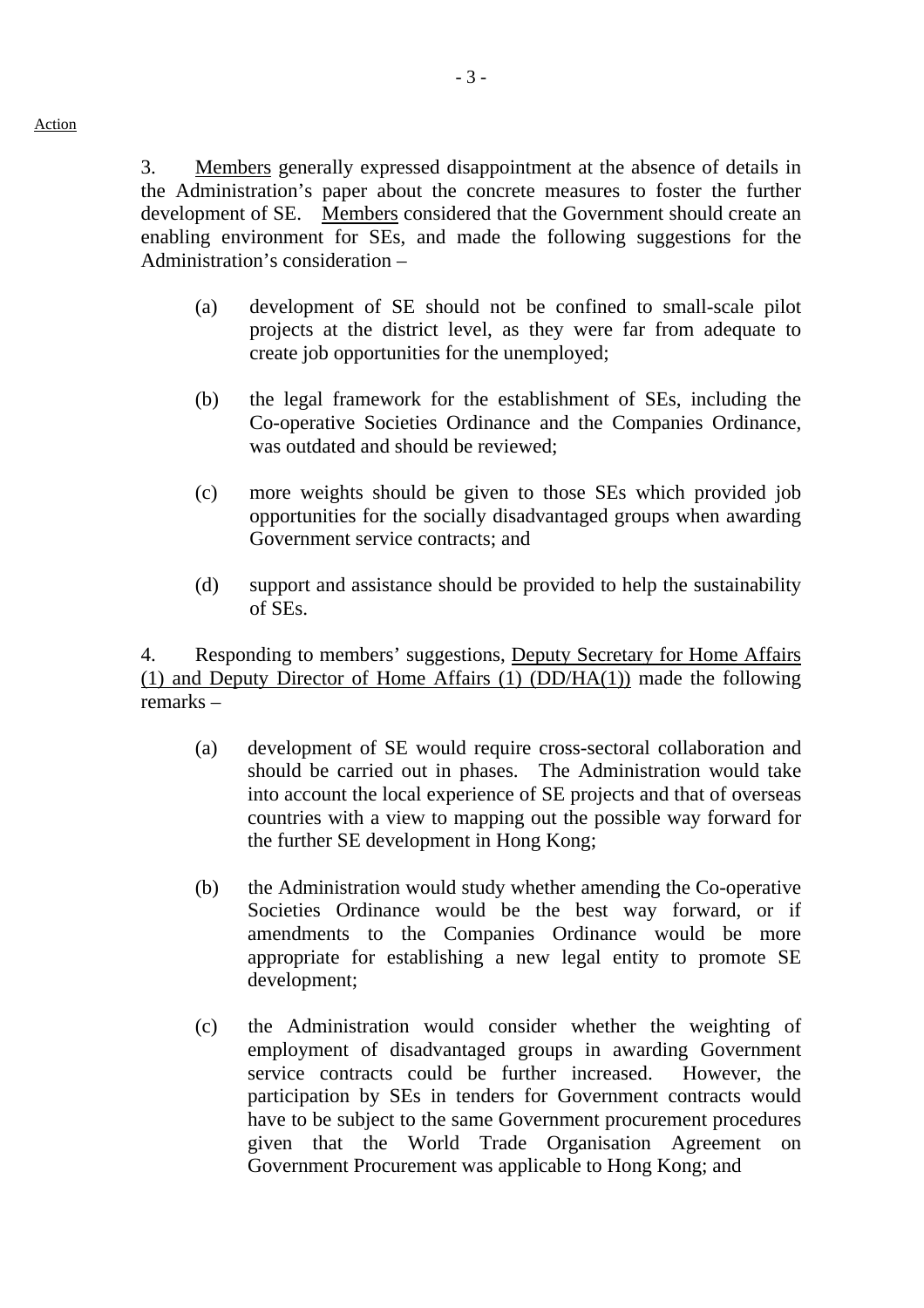(d) private sector support such as advisory and mentorship service could be fostered to help the sustainability of SEs and enhance their competitive edge. The Administration would look into appropriate measures for providing support for SEs, including fostering business facilitation and promoting the SE concept to enhance public understanding and acceptance.

5. Mrs Selina CHOW and Mr James TIEN said that while Members belonging to the Liberal Party did not object to the development of SE as one of the poverty alleviation measures, they expressed concern that SEs might pose unfair competition to the small and medium enterprises, if the operations of SEs were promoted or supported by the Government. Mrs CHOW added that the objectives and scope of business of SEs should be clearly defined in this respect.

6. DD/HA(1) responded that according to overseas experience, there was a wide variation in the scope of SE businesses. The Administration would promote and support SEs which operate in a business mode with a clear social objective in providing assistance to the disadvantaged groups. DD/HA(1) said that while SEs and other business sectors might compete in the open market, some SEs had identified business opportunities which had not been tapped by other business sectors.

# **II. Thematic Report : Household Income Distribution in Hong Kong**  [LC Paper No. CB(2)2385/06-07(03)]

7. With the aid of powerpoint presentation, Assistant Commissioner (Social), Census and Statistics Department (AC(S)/C&SD) briefed members on the findings of the Thematic Report: Household Income Distribution in Hong Kong (the Report). Principal Assistant Secretary for Labour and Welfare (Special Duties) (PAS/LW(SD)) added that the Administration was very concerned about income disparity and its trend, in particular the welfare of low-income workers and the disadvantaged groups. The Labour and Welfare Bureau (LWB) would oversee and monitor poverty alleviation work across the Government, and encourage greater coordination of cross-departmental efforts to tackle poverty.

8. Members noted with concern that the household income disparity was widening as witnessed by an increase in the number of households at both ends of income distribution between the years 1996 and 2006. The continuous rise of Gini coefficients in the past years also reflected a deteriorating trend of disparity in income. Some members expressed dissatisfaction at the Government's attempt to scale down the magnitude of the problem by changing the compilation method of Gini coefficients. These members considered that although the post-tax post-social transfer household income Gini coefficients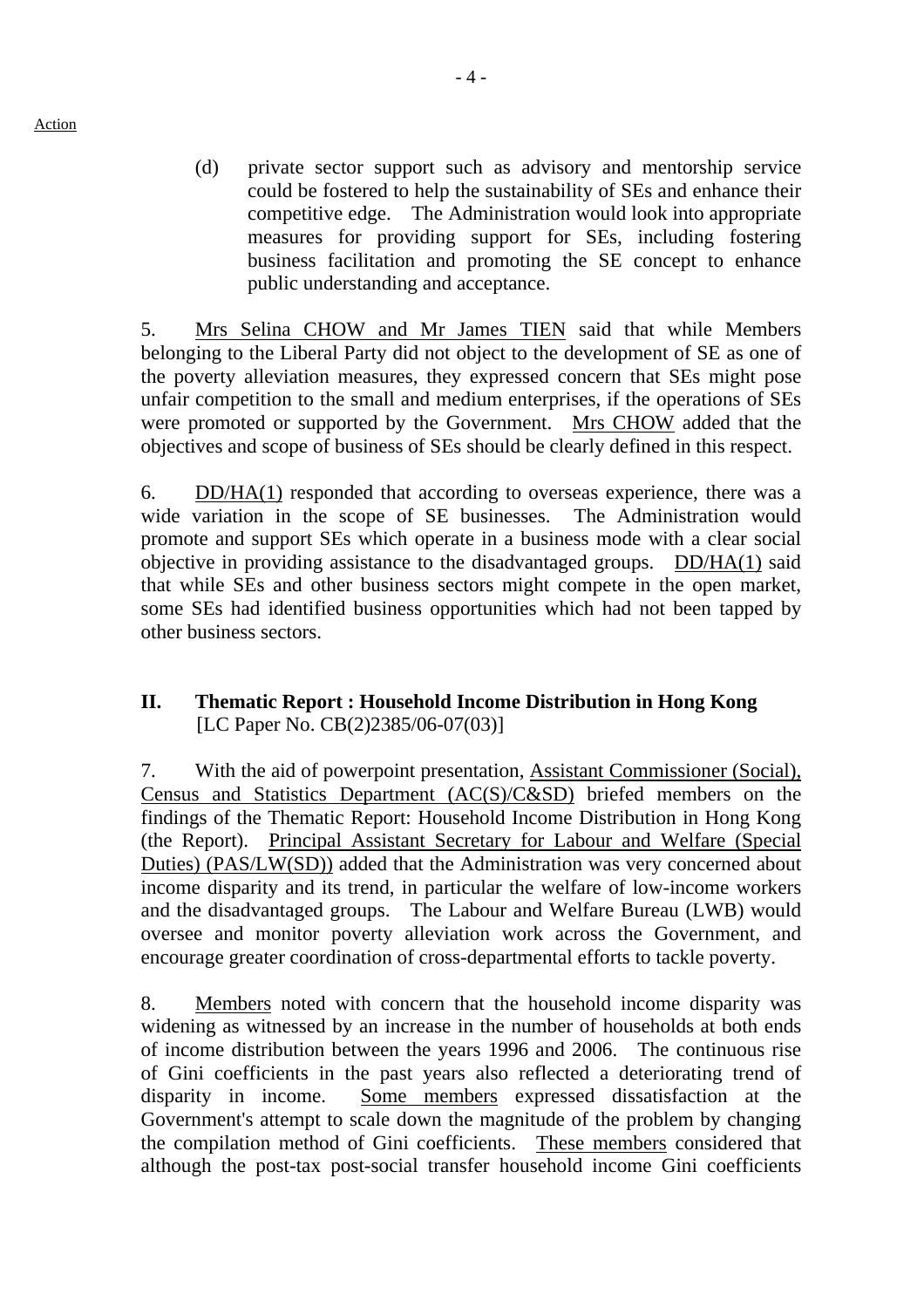were lower than the value compiled based on original household income, the Gini coefficients computed on such basis remained higher than those of developed economies such as Canada and the United Kingdom in the same period. This indicated that the problem of income disparity in Hong Kong was becoming more serious. They requested the Administration to provide further information on the Gini coefficients in overseas countries to facilitate better understanding of the income distribution in Hong Kong.

- 9. Government Economist and AC(S)/C&SD made the following response
	- (a) given the significant changes in Hong Kong's social and economic structure in recent years, the study on income distribution had become a complicated issue and would require careful analysis. As a host of socio-economic factors and the income redistribution effects of the Government's taxation policies and social benefits had resulted in a combined effect on household income distribution, the Gini coefficient as a single indicator by itself needed to be interpreted with care; and
	- (b) information on Gini coefficients in selected overseas economies had been included in the Report. A comparison of Gini coefficients on an international scale would be subject to considerable limitations owing to differences in data sources, income definitions and compilation methods.

10. Mr LEE Cheuk-yan requested and the Administration agreed to provide the following statistics after the meeting –

- (a) non-older-person households with monthly household income below \$4,000 in 2006; and
- (b) working persons with monthly income from main employment below \$4,000 in 2006.

(*Post-meeting note* : The information provided by the Administration was issued to members vide LC Paper No. CB(2)2551/06-07(01).)

11. Members considered that in the light of the widening income gap between the rich and the poor, the Administration should address the problem without further delay. PAS/LWD(SD) stressed that LWB was tasked to oversee and monitor the overall progress of poverty alleviation work, including the implementation of the CoP's recommendations.

Admin

Action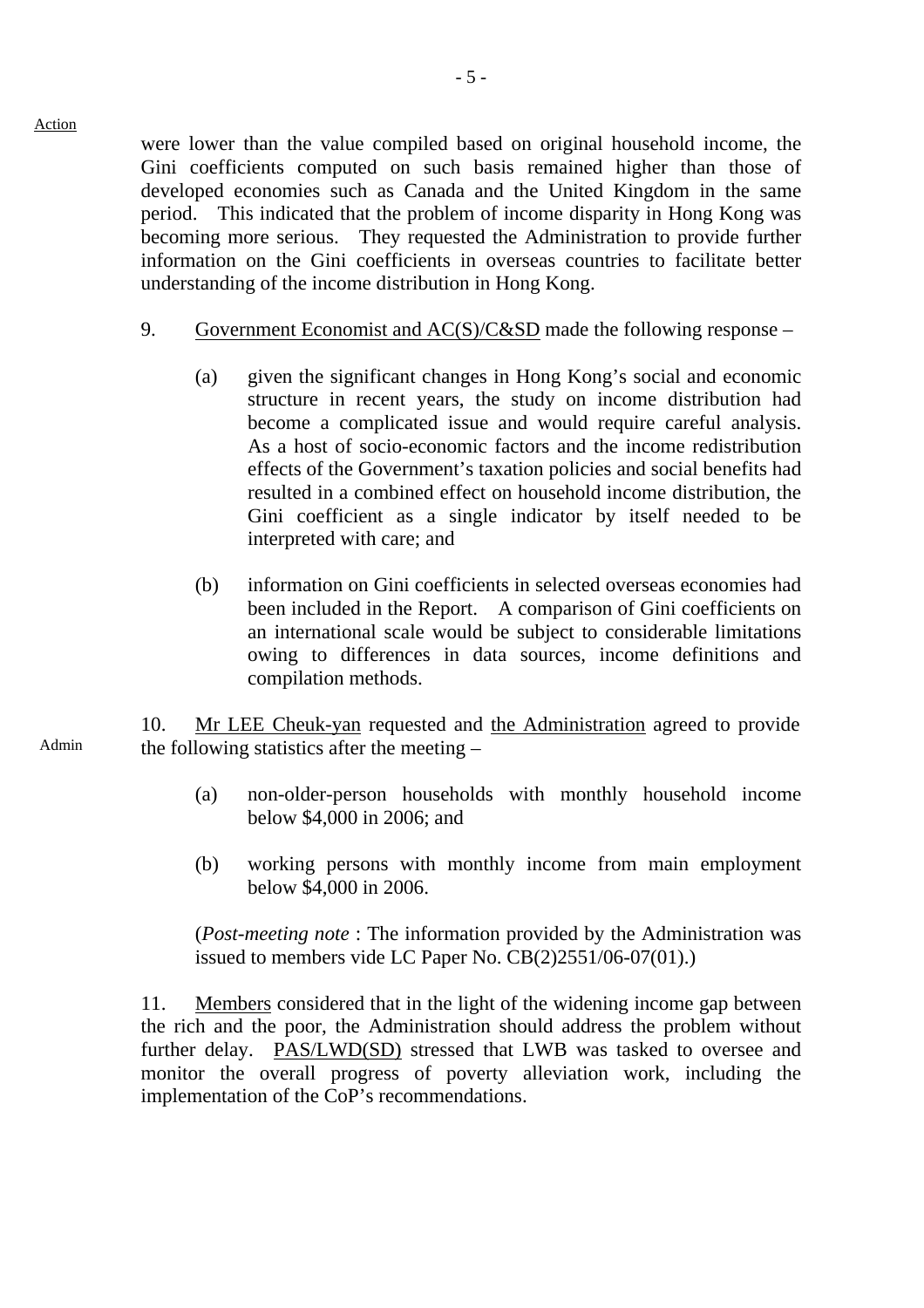Action

# **III. Any other business**

12. There being no other business, the meeting ended at 6:48 pm.

Council Business Division 2 Legislative Council Secretariat 3 October 2007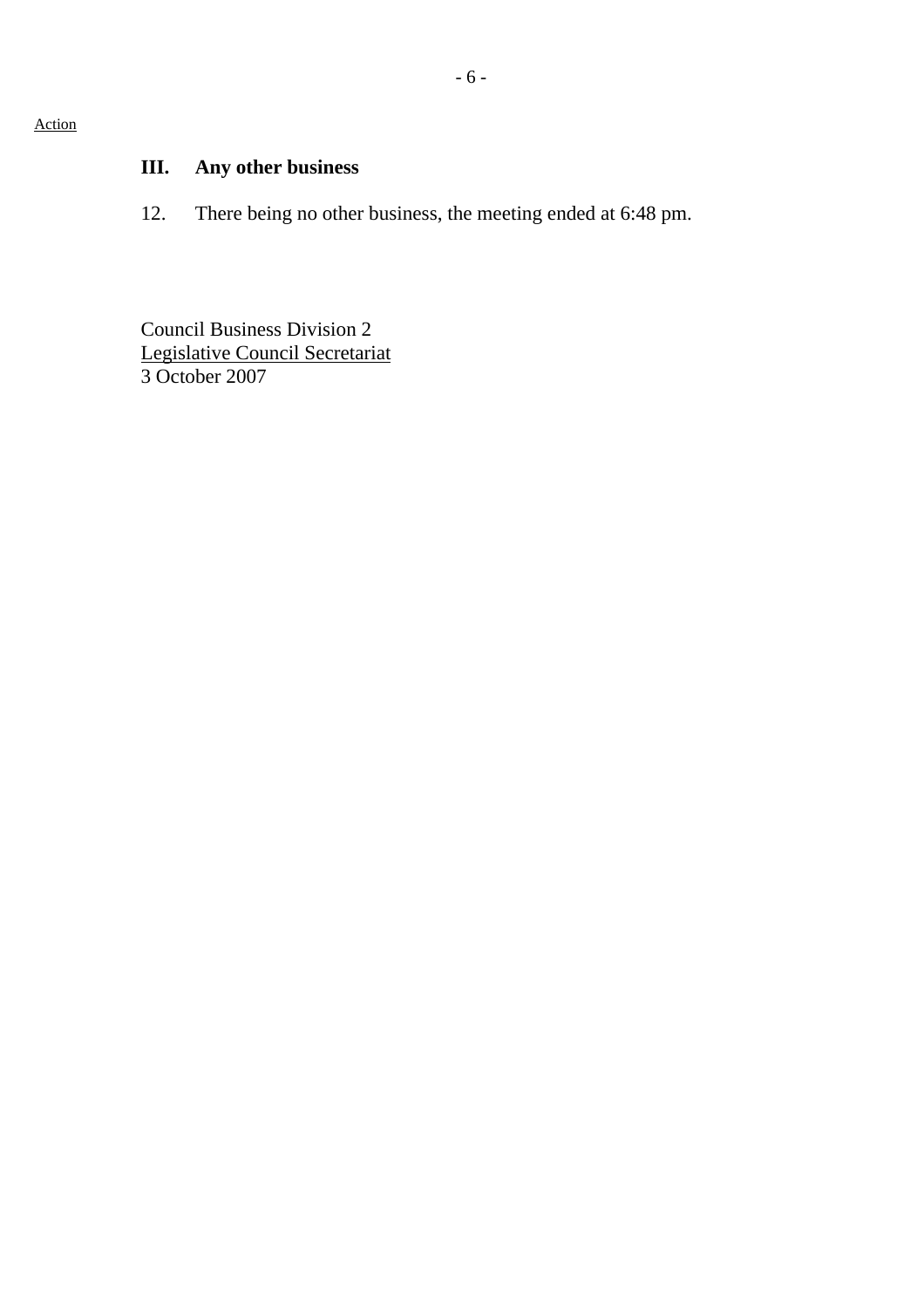# **Proceedings of the meeting of the Subcommittee to Study the Subject of Combating Poverty on Tuesday, 10 July 2007, at 4:30 pm in the Chamber of the Legislative Council Building**

| <b>Time marker</b>                               | Speaker(s)                              | Subject(s)                                                                                                                                                                                                                                                                                                                                                                                                                                                                                                                                                                                                                                                                               | <b>Action</b><br>required |
|--------------------------------------------------|-----------------------------------------|------------------------------------------------------------------------------------------------------------------------------------------------------------------------------------------------------------------------------------------------------------------------------------------------------------------------------------------------------------------------------------------------------------------------------------------------------------------------------------------------------------------------------------------------------------------------------------------------------------------------------------------------------------------------------------------|---------------------------|
| Agenda Item I – Development of social enterprise |                                         |                                                                                                                                                                                                                                                                                                                                                                                                                                                                                                                                                                                                                                                                                          |                           |
| $000000 - 000659$                                | Chairman                                | Meeting arrangements                                                                                                                                                                                                                                                                                                                                                                                                                                                                                                                                                                                                                                                                     |                           |
| $000700 - 001456$                                | Admin                                   | Briefing by the Administration on its initiatives to further<br>encourage the development of social enterprise (SE) in Hong<br>Kong                                                                                                                                                                                                                                                                                                                                                                                                                                                                                                                                                      |                           |
| 001457 - 002146                                  | Chairman<br>Miss CHAN Yuen-han<br>Admin | The views of Miss CHAN Yuen-han that -<br>(a)<br>comprehensive Government support and measures were<br>necessary to facilitate the development of SE; and<br>SEs should not be confined to small-scale pilot projects at<br>(b)<br>the district level, as these projects were far from adequate<br>to provide job opportunities for the unemployed<br>The Administration's response that -<br>the Government had made and would make various efforts<br>(a)<br>to promote the SE development; and<br><b>SE</b><br>development<br>would<br>(b)<br>require<br>cross-sectoral<br>collaboration and should be carried out in phases                                                          |                           |
| 002147 - 002715                                  | Ms LI Fung-ying<br>Admin                | Ms LI Fung-ying's concern about -<br>absence of concrete details and timetable about the<br>(a)<br>Government's initiatives to promote the SE development;<br>and<br>roles to be played by the Government in promoting and<br>(b)<br>supporting SEs<br>The Administration's response that -<br>it was mapping out possible way forward for the<br>(a)<br>development of SE after taking into account the views of<br>the relevant stakeholders;<br>a summit on SEs would be organised to examine the<br>(b)<br>various aspects of the development of SE; and<br>consideration would be given to introducing measures to<br>(c)<br>facilitate SEs to bid for Government service contracts |                           |
| 002716 - 003224                                  | Dr Fernando CHEUNG<br>Chairman<br>Admin | Dr Fernando CHEUNG's suggestions that -<br>the legal framework for the establishment of SEs,<br>(a)<br>including the Co-operative Societies Ordinance and the<br>Companies Ordinance, should be reviewed; and                                                                                                                                                                                                                                                                                                                                                                                                                                                                            |                           |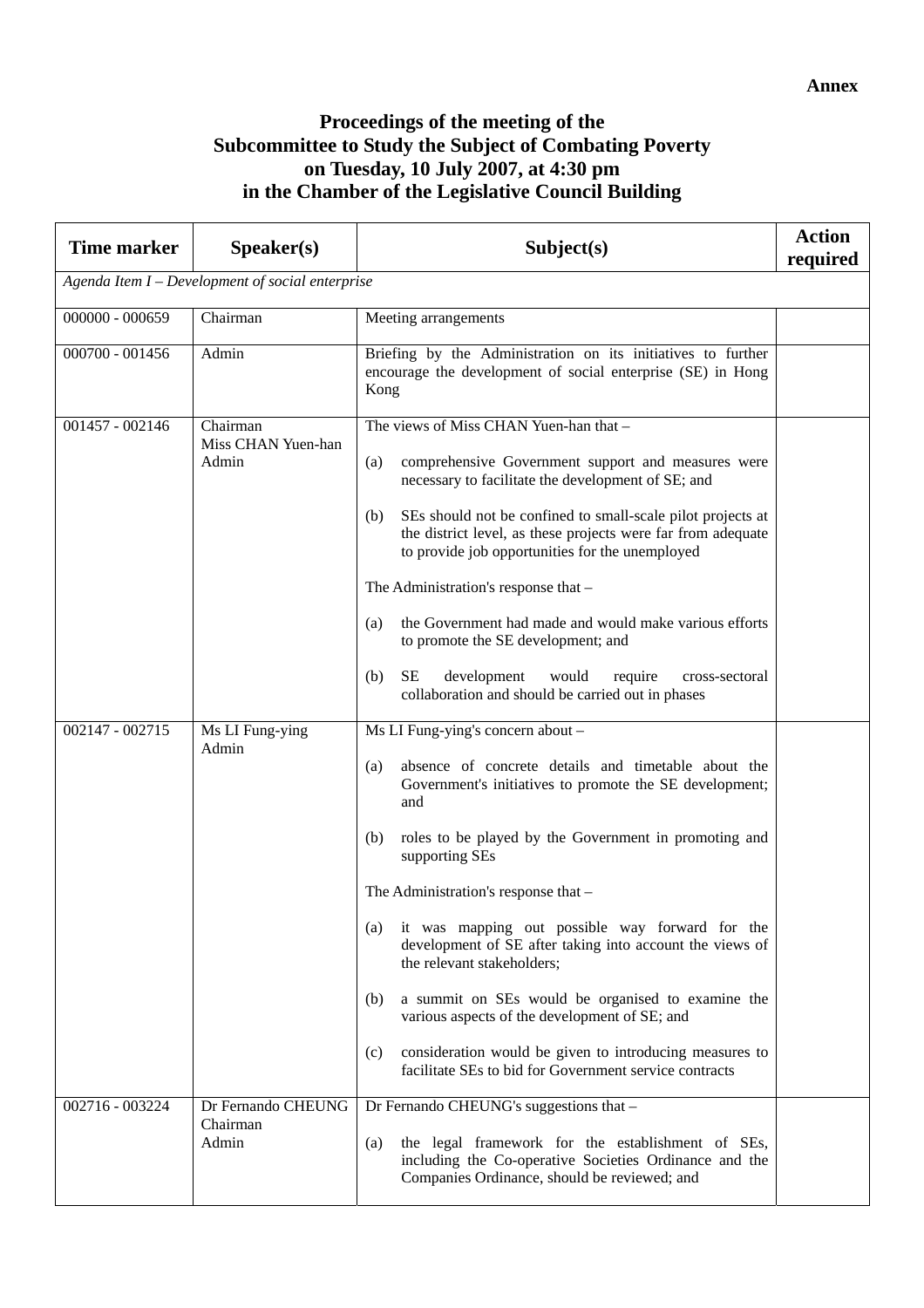| <b>Time marker</b> | S <b>peaker(s)</b>          | Subject(s)                                                                                                                                                                                                                                       | <b>Action</b><br>required |
|--------------------|-----------------------------|--------------------------------------------------------------------------------------------------------------------------------------------------------------------------------------------------------------------------------------------------|---------------------------|
|                    |                             | more weights should be given to SEs when awarding<br>(b)<br>Government service contracts                                                                                                                                                         |                           |
|                    |                             | The Administration's advice that –                                                                                                                                                                                                               |                           |
|                    |                             | it would study whether amending the Co-operative<br>(a)<br>Societies Ordinance would be the best way forward; and                                                                                                                                |                           |
|                    |                             | consideration would be given to introducing measures to<br>(b)<br>facilitate SEs to bid for Government service contracts,<br>after taking into account the advice of the Financial<br>Services and the Treasury Bureau                           |                           |
| 003225 - 003804    | Mr LEUNG Kwok-hung<br>Admin | The views of Mr LEUNG Kwok-hung that -                                                                                                                                                                                                           |                           |
|                    |                             | promotion of the SE development should aim at creating<br>(a)<br>job opportunities for the unemployed;                                                                                                                                           |                           |
|                    |                             | the Government should provide land resources for SEs to<br>(b)<br>facilitate their establishment; and                                                                                                                                            |                           |
|                    |                             | preferential treatment should be given to SEs when<br>(c)<br>awarding Government service contracts                                                                                                                                               |                           |
| 003805 - 004330    | Ms Emily LAU<br>Admin       | Ms Emily LAU's concern about -                                                                                                                                                                                                                   |                           |
|                    |                             | the time needed to establish a new legal form of SEs if<br>(a)<br>amendments to the Companies Ordinance were required,<br>as this would be a large-scale and time consuming<br>exercise; and                                                     |                           |
|                    |                             | the sustainable development of SE, given its small-scale<br>(b)<br>operations and lack of market niches                                                                                                                                          |                           |
|                    |                             | The Administration's response that -                                                                                                                                                                                                             |                           |
|                    |                             | it would take into account the local experience of SE<br>(a)<br>projects and that of overseas countries in order to map out<br>the best way for fostering the SE development; and                                                                |                           |
|                    |                             | experience of the Community Investment and Inclusion<br>(b)<br>Fund and the Enhancing Self-Reliance Through District<br>Partnership Programme showed that some SEs had their<br>competitive edge and could be operated on a sustainable<br>basis |                           |
| 004331 - 005056    | Mr LEUNG Yiu-chung<br>Admin | The views of Mr LEUNG Yiu-chung that -                                                                                                                                                                                                           |                           |
|                    |                             | promoting SE development might be in conflict with the<br>(a)<br>Government's non-intervention policy; and                                                                                                                                       |                           |
|                    |                             | the sustainability of some SE projects under the Enhancing<br>(b)<br>Self-Reliance Through District Partnership Programme<br>was questionable                                                                                                    |                           |
|                    |                             | The Administration's response that -                                                                                                                                                                                                             |                           |
|                    |                             | it would endeavour to strike a good balance between<br>(a)<br>creating an enabling environment for the development of                                                                                                                            |                           |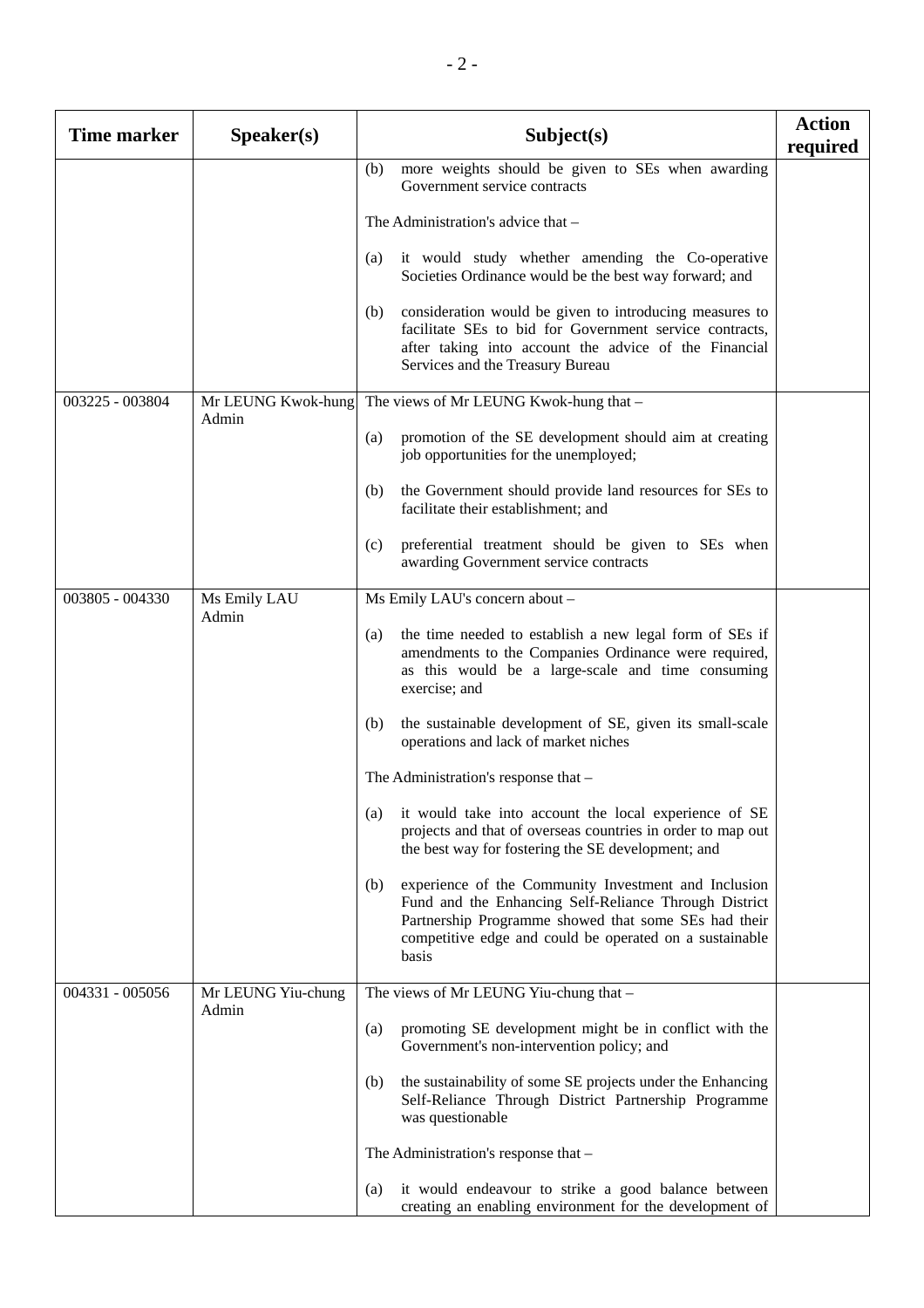| <b>Time marker</b> | Speaker(s)                | Subject(s)                                                                                                                                                                                                                        | <b>Action</b><br>required |
|--------------------|---------------------------|-----------------------------------------------------------------------------------------------------------------------------------------------------------------------------------------------------------------------------------|---------------------------|
|                    |                           | SE on the one hand and not posing unfair competition to<br>the business sector on the other;                                                                                                                                      |                           |
|                    |                           | business mentorship service was provided for SEs; and<br>(b)                                                                                                                                                                      |                           |
|                    |                           | some SE projects had identified untapped business<br>(c)<br>opportunities                                                                                                                                                         |                           |
| $005057 - 005751$  | Mrs Selina CHOW<br>Admin  | The view of Mrs Selina CHOW that the objectives and scope of<br>business of SEs should be defined clearly so that SEs would not<br>pose unfair competition to the small and medium enterprises<br>(SMEs)                          |                           |
|                    |                           | The Administration's response that the Government would<br>promote and support SEs with clear social objectives of<br>enhancing the employability of the disadvantaged groups                                                     |                           |
| 005752 - 010447    | Mr LEE Cheuk-yan<br>Admin | The views of Mr LEE Cheuk-yan that -                                                                                                                                                                                              |                           |
|                    |                           | the social objectives of SEs should be spelt out clearly;<br>(a)                                                                                                                                                                  |                           |
|                    |                           | Government service contracts should be awarded to SEs<br>(b)<br>employing disabled by restricted tender; and                                                                                                                      |                           |
|                    |                           | participation of the business sector was crucial to the<br>(c)<br>successful development of SE                                                                                                                                    |                           |
|                    |                           | The Administration's advice that measures, if introduced to<br>facilitate SEs to bid for Government service contracts, should be<br>in conformity with the World Trade Organisation Agreement on<br><b>Government Procurement</b> |                           |
| 010448 - 010954    | Mr James TIEN<br>Admin    | The views of Mr James TIEN that -                                                                                                                                                                                                 |                           |
|                    |                           | SEs might pose unfair competition to SMEs if their<br>(a)<br>operations were supported by the Government;                                                                                                                         |                           |
|                    |                           | NGOs might not possess relevant expertise and experience<br>(b)<br>of running business; and                                                                                                                                       |                           |
|                    |                           | while the business sector could provide mentorship to SEs,<br>(c)<br>they might not be able to offer long-term support                                                                                                            |                           |
|                    |                           | The Administration's response that it would take into account<br>the local economic conditions and the stakeholders' views when<br>mapping out strategies to promote the SE development in Hong<br>Kong                           |                           |
| $010955 - 011610$  | Chairman                  | The views of the Chairman that -                                                                                                                                                                                                  |                           |
|                    |                           | SEs should have clear social objectives of providing<br>(a)<br>the disadvantaged,<br>including<br>assistance<br>to<br>the<br>unemployed, middle-aged and low-skilled workers, and<br>the disabled;                                |                           |
|                    |                           | specific measures to promote SE development should be<br>(b)<br>drawn up given that there were different modes of SE<br>operation; and                                                                                            |                           |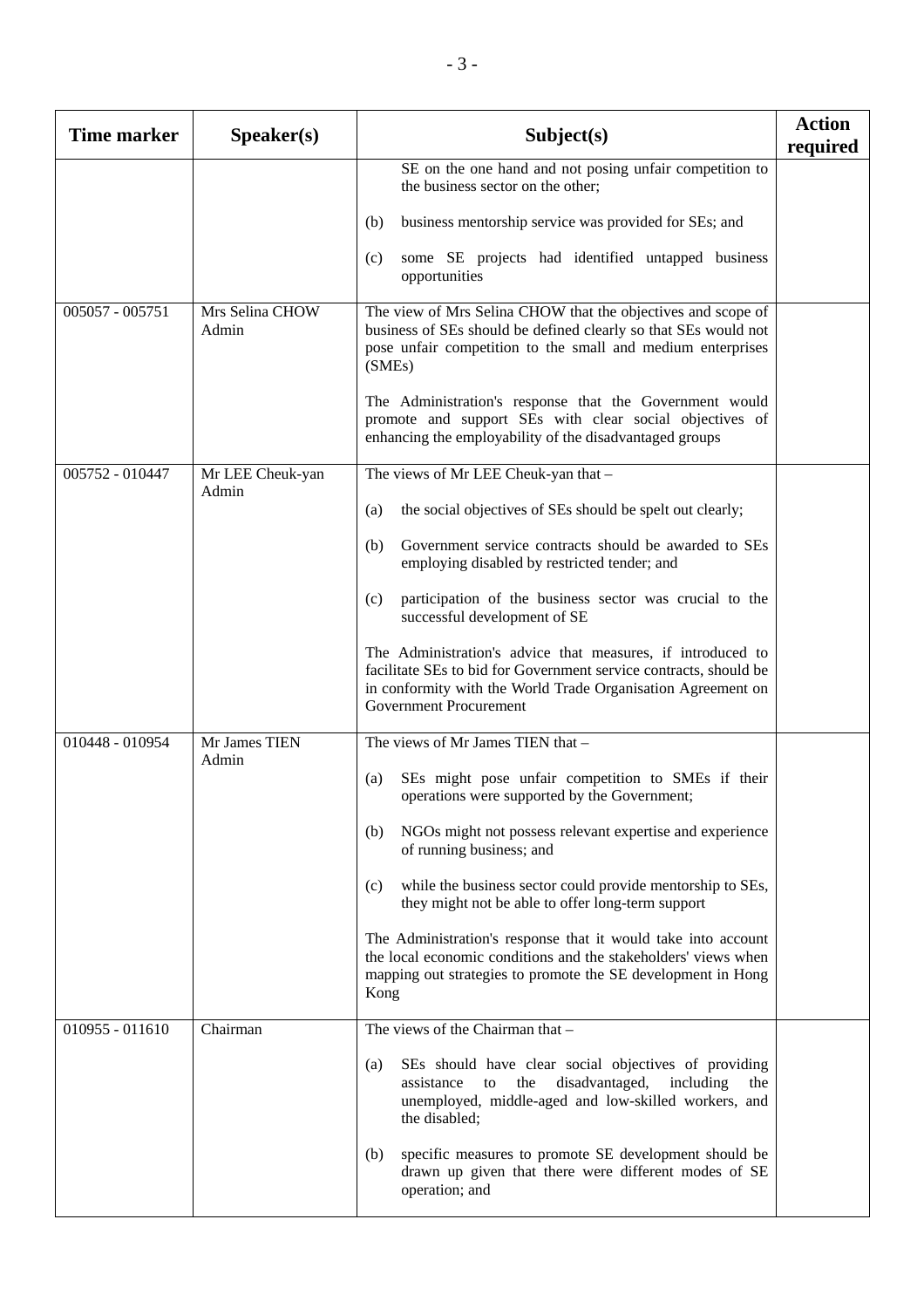| <b>Time marker</b>                                                            | Speaker(s)                                               | Subject(s)                                                                                                                                                                                                                                                                                                                                                                 | <b>Action</b><br>required    |
|-------------------------------------------------------------------------------|----------------------------------------------------------|----------------------------------------------------------------------------------------------------------------------------------------------------------------------------------------------------------------------------------------------------------------------------------------------------------------------------------------------------------------------------|------------------------------|
|                                                                               |                                                          | reference could be made to Taiwan by stipulating that a<br>(c)<br>fixed percentage of Government service contracts should<br>be awarded to SEs                                                                                                                                                                                                                             |                              |
| Agenda Item II - Thematic Report : Household Income Distribution in Hong Kong |                                                          |                                                                                                                                                                                                                                                                                                                                                                            |                              |
| 011611 - 013435                                                               | Chairman<br>Admin                                        | Briefing by the Administration on the major findings of<br>Thematic Report: Household Income Distribution in Hong Kong<br>(the Report)                                                                                                                                                                                                                                     |                              |
| 013436 - 014731                                                               | Chairman<br>Ms LI Fung-ying<br>Admin<br>Mr LEE Cheuk-yan | Enquires from Ms LI Fung-ying and Mr LEE Cheuk-yan about<br>the breakdown of non-older person households without working<br>members, as such households had increased drastically from<br>1996 to 2006. Mr LEE Cheuk-yan also expressed concern<br>about the increasing number of households with income below<br>average Comprehensive Social Security Assistance payment |                              |
|                                                                               |                                                          | The Administration's advice that most of these households<br>comprised one to two members who were retirees and<br>Further information requested by Mr LEE<br>homemakers.<br>Cheuk-yan would be provided after the meeting                                                                                                                                                 | Admin<br>$10$<br>of minutes) |
|                                                                               |                                                          | The Labour and Welfare Bureau (LWB) had taken up the<br>poverty alleviation portfolio in July 2007, and it was actively<br>deliberating measures to address the problem of poverty                                                                                                                                                                                         |                              |
| 014732 - 015538                                                               | Ms Emily LAU<br>Admin                                    | Ms Emily LAU's concern/enquiry about -<br>the Government's stance on the widening gap between the<br>(a)                                                                                                                                                                                                                                                                   |                              |
|                                                                               |                                                          | rich and the poor, which had been clearly revealed in the<br>Report findings; and                                                                                                                                                                                                                                                                                          |                              |
|                                                                               |                                                          | the comparison of Gini coefficients in Hong Kong and<br>(b)<br>other developed economies                                                                                                                                                                                                                                                                                   |                              |
|                                                                               |                                                          | The Administration's response that –                                                                                                                                                                                                                                                                                                                                       |                              |
|                                                                               |                                                          | the study of income distribution was a highly complex<br>(a)<br>subject which required careful interpretations; and                                                                                                                                                                                                                                                        |                              |
|                                                                               |                                                          | comparison of Gini coefficients of selected economies had<br>(b)<br>been included in the Report, but a comparison of income<br>disparity among different economies might be subject to<br>considerable limitations, such as different comparison<br>methods                                                                                                                |                              |
| 015539 - 020307                                                               | Chairman<br>Dr Fernando CHEUNG<br>Admin                  | The views of Dr Fernando CHEUNG that -                                                                                                                                                                                                                                                                                                                                     |                              |
|                                                                               |                                                          | despite the per capita post-tax post-social transfer<br>(a)<br>household income Gini coefficient was referred to in the<br>Report, the value of Gini coefficients was still higher than<br>those of overseas countries such as Canada and the United<br>Kingdom; and                                                                                                       |                              |
|                                                                               |                                                          | the post-tax Gini coefficients showed that the taxation<br>(b)<br>system was regressive, which required further study                                                                                                                                                                                                                                                      |                              |
|                                                                               |                                                          | The Administration's response that -                                                                                                                                                                                                                                                                                                                                       |                              |